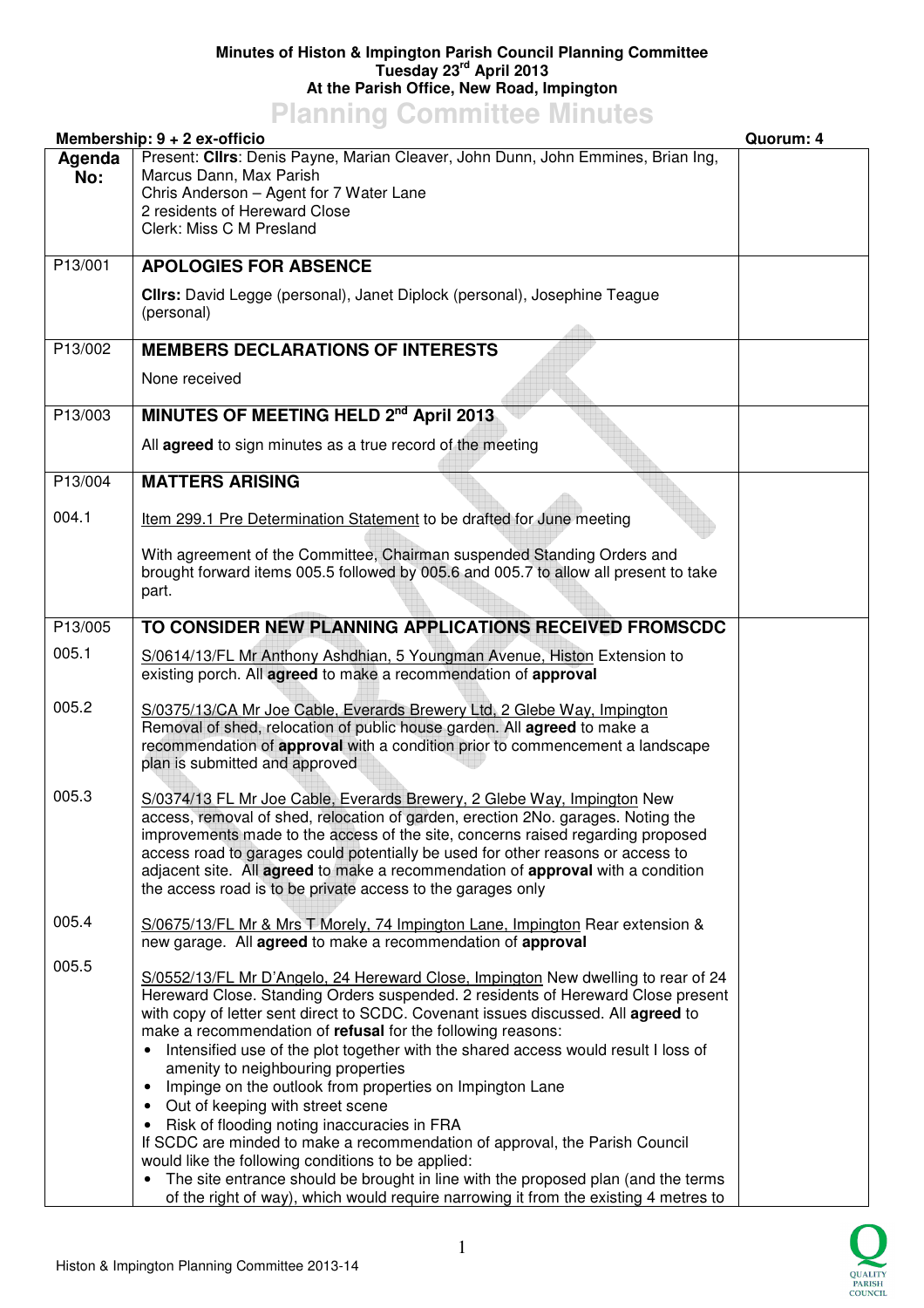|         | 2.5 metres in width<br>A mentioned in the FRA, installation of floodable void to reduce the risk of flooding<br>to neighbouring properties<br>A professional assessment undertaken to determine whether asbestos is present<br>$\bullet$<br>on site, if so removed in accordance with relevant regulations<br>Restriction of access times during construction and power operated machinery on<br>$\bullet$<br>site<br>Scheme for parking of personnel and plant during construction period noting the<br>$\bullet$<br>cul-de-sac location of off street parking present<br>Positive surface water drainage to be provided via an oil interceptor for vehicle<br>$\bullet$<br>parking and garage areas to avoid groundwater contamination<br>Residents left the meeting. Standing Orders re-instated.                                                                                                                                                                                                                                                                                                                                                                                                                                                                                                                                                                                                                                                                                                                                                                                                                                  |  |
|---------|---------------------------------------------------------------------------------------------------------------------------------------------------------------------------------------------------------------------------------------------------------------------------------------------------------------------------------------------------------------------------------------------------------------------------------------------------------------------------------------------------------------------------------------------------------------------------------------------------------------------------------------------------------------------------------------------------------------------------------------------------------------------------------------------------------------------------------------------------------------------------------------------------------------------------------------------------------------------------------------------------------------------------------------------------------------------------------------------------------------------------------------------------------------------------------------------------------------------------------------------------------------------------------------------------------------------------------------------------------------------------------------------------------------------------------------------------------------------------------------------------------------------------------------------------------------------------------------------------------------------------------------|--|
| 005.6   | S/0586/13/CA Highland Glen Estates Ltd, 7 Water Lane, Impington Total demolition<br>of one dwelling. Standing Orders suspended. Agent present at meeting. All agreed<br>to make a recommendation of approval                                                                                                                                                                                                                                                                                                                                                                                                                                                                                                                                                                                                                                                                                                                                                                                                                                                                                                                                                                                                                                                                                                                                                                                                                                                                                                                                                                                                                          |  |
| 005.7   | S/0587/13/FL Highland Glen Estates Ltd, 7 Water Land, Impington Erection of 2<br>Dwellings and carport following demolition of existing dwelling. Standing Orders<br>suspended. Application present. After lengthy discussion of site history,<br>improvements to proposal, access, layout, street scene and protection of listed<br>cottage adjacent to site all agreed to make a recommendation of approval. Agent left<br>the meeting. Chairman re-instated Standing Orders and returned to agenda order                                                                                                                                                                                                                                                                                                                                                                                                                                                                                                                                                                                                                                                                                                                                                                                                                                                                                                                                                                                                                                                                                                                           |  |
| 005.8   | S/0747/13/FL Mr Jo Bryant, Histon Baptist Church, Station Road, Histon Construction<br>of car park and erection of fencing. Noting the proposal is in a sensitive part of the<br>village conservation area, surrounded by listed buildings and monuments, whose<br>integrity and listed building status depend significantly on the landscape that<br>surrounds them, concerns were raised at the potential loss of the current green open<br>vista from the existing parking arrangement at the Baptist Church. The previous<br>planning application submission for the existing parking arrangement granted in<br>October 2006 recognised this sensitivity with the use of grasscrete or similar material<br>and the lack of forma parking bays. The Parish Council do not object to the provision<br>of car parking for the Church in this area,, but have concerns of the area itself being<br>used as a public car park and of the proposed vista created by such a large<br>hardstanding area, with no additional landscaping proposed to soften the boundaries.<br>Noting the sensitivity of the site and surrounding areas, all agreed to make a<br>recommendation of refusal. If SCDC are minded to make a recommendation of<br>approval, the Parish Council would like conditions covering:<br>• Sensitive times of delivery and access to the site noting nearby school, nursery<br>and groups using the Baptist Church<br>Low level landscaping plan to soften the boundaries and loss of open vista<br>$\bullet$<br>Works permitted to areas adjacent to trees must be carried out using a no dig<br>$\bullet$<br>method |  |
| P13/006 | TO ACCEPT CLERKS REPORT COVERING:                                                                                                                                                                                                                                                                                                                                                                                                                                                                                                                                                                                                                                                                                                                                                                                                                                                                                                                                                                                                                                                                                                                                                                                                                                                                                                                                                                                                                                                                                                                                                                                                     |  |
| 006.1   | Clerks Report provided to all and accepted covering:<br>Refusal & Acceptance Notices; Appeal decisions; Tree Works; SCDC Updates                                                                                                                                                                                                                                                                                                                                                                                                                                                                                                                                                                                                                                                                                                                                                                                                                                                                                                                                                                                                                                                                                                                                                                                                                                                                                                                                                                                                                                                                                                      |  |
| P13/007 | TO RECEIVE UP-DATE ON NORTHSTOWE                                                                                                                                                                                                                                                                                                                                                                                                                                                                                                                                                                                                                                                                                                                                                                                                                                                                                                                                                                                                                                                                                                                                                                                                                                                                                                                                                                                                                                                                                                                                                                                                      |  |
| 007.1   | Update from Representatives: Cllr Payne updated Committee on last meeting<br>covering: renewable energy, sustainability codes, affordable housing, working group<br>progress and land parcels sizes                                                                                                                                                                                                                                                                                                                                                                                                                                                                                                                                                                                                                                                                                                                                                                                                                                                                                                                                                                                                                                                                                                                                                                                                                                                                                                                                                                                                                                   |  |
| 007.2   | April 2013 Newsletter held on file                                                                                                                                                                                                                                                                                                                                                                                                                                                                                                                                                                                                                                                                                                                                                                                                                                                                                                                                                                                                                                                                                                                                                                                                                                                                                                                                                                                                                                                                                                                                                                                                    |  |
| P13/008 | <b>CONSULTATIONS</b>                                                                                                                                                                                                                                                                                                                                                                                                                                                                                                                                                                                                                                                                                                                                                                                                                                                                                                                                                                                                                                                                                                                                                                                                                                                                                                                                                                                                                                                                                                                                                                                                                  |  |
| 008.1   | Cambridge City Council - Community Infrastructure Levy Preliminary Draft Charging<br>Schedule - notice of consultation period 18 March 2013- 29 April 2013 at 5pm. Draft<br>response by Cllr Payne copied to all. Cllr Ing to draft wording to alteration to<br>introduction, Cllr Payne to finalise and send out to all. Final version to be submitted<br>within deadline                                                                                                                                                                                                                                                                                                                                                                                                                                                                                                                                                                                                                                                                                                                                                                                                                                                                                                                                                                                                                                                                                                                                                                                                                                                            |  |